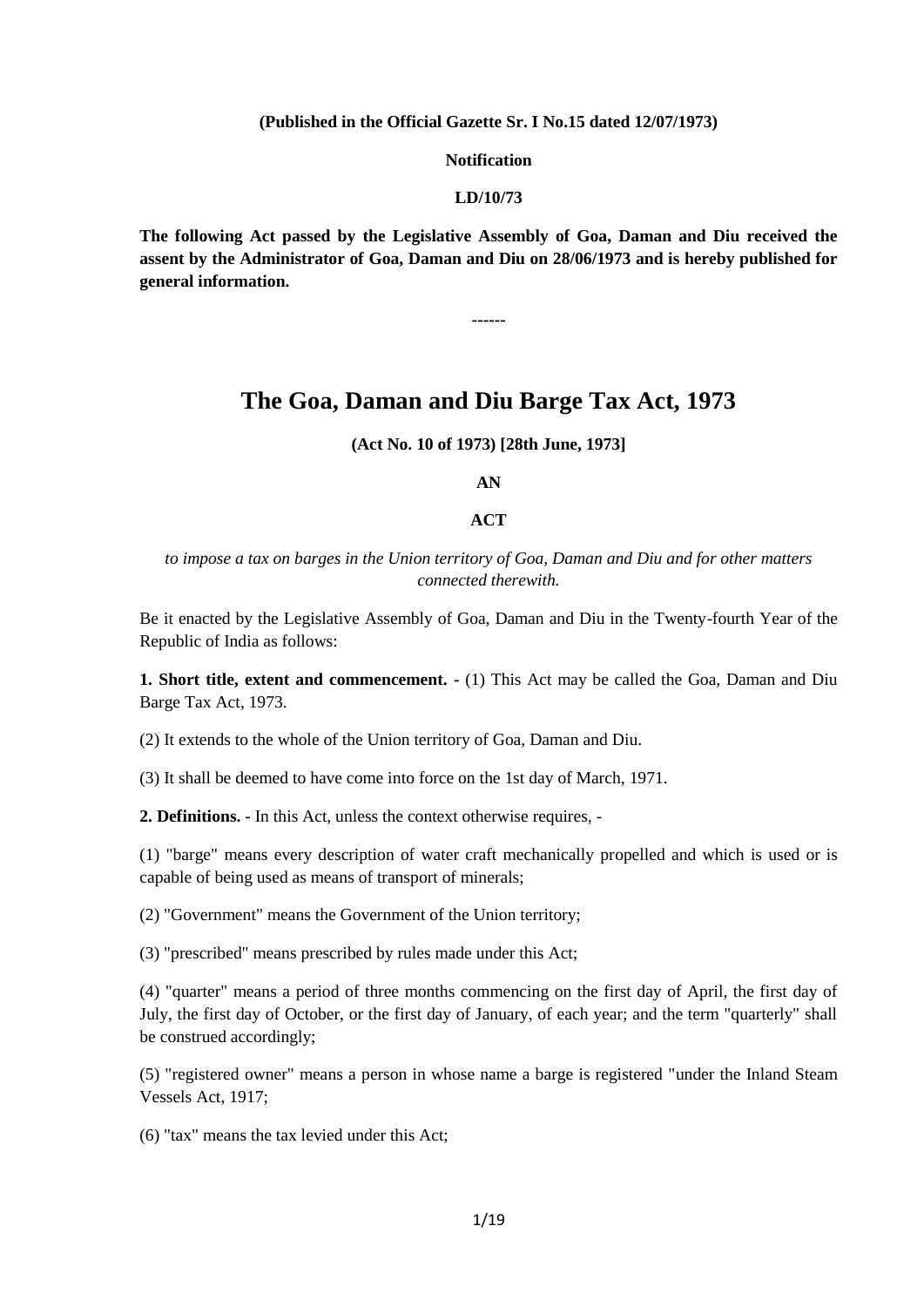(7) "taxation authority" means such officer or authority as the Government may, by notification in the Official Gazette, appoint to be taxation authority for the whole of the Union territory or for any area or areas thereof for the purposes of this Act;

(8) "tax licence" means a licence issued under section 5;

(9) "tax token" means a token issued under section 5 indicating therein the amount of tax which has been paid and includes a fresh tax token issued in place of the original token under this Act;

(10) "Union territory" means the Union territory of Goa, Daman and Diu;

(11) "year" means the financial year.

**3. Levy of tax. -** There shall be levied and collected on all barges used or kept for use in the Union territory, a tax at the rates fixed by the Government, by notification in the Official Gazette, but not exceeding the maximum rates specified in the Schedule to this Act.

**4. Declaration and payment of tax. -** (1) Every registered owner or person having possession or control of a barge in the Union territory shall fill up and sign a declaration in the prescribed form stating the prescribed particulars and shall deliver the same to the taxation authority within the prescribed time.

(2) The tax to which a registered owner or person having possession or control of a barge appears by such declaration to be liable under section 3 shall be paid by him, -

(a) for a year at the rate specified by the Government under section 3, or

(b) subject to the provisions contained in the Note to the Schedule to this Act, for one or more quarters.

(3) The tax shall be paid within such time and in such manner as may be prescribed.

(4) Where the amount of tax under sub-section (2) for any period of less than one year, contains a part of a rupee, then if such part is fifty paise or more, it shall be increased to one complete rupee and if such part is less than fifty paise, it shall be ignored.

**5. Issue of tax token and tax licence. -** (1) When a person pays the amount of tax leviable under section 3 in respect of a barge the taxation authority shall issue to such person, -

(a) a token, in the prescribed form, specifying therein the period for which such tax has been paid, and

(b) a tax licence, in the prescribed form, specifying therein the rate at which the tax is leviable and the period for which the tax has been paid:

Provided that whenever the tax payable under this Act is revised by the Government under section 3, it shall be the duty of the taxation authority to indicate in the tax licence the rate as so revised.

(2) No barge liable to tax under this Act shall be used or kept for use in the Union territory unless the registered owner or the person having possession or control of such barge has obtained a tax licence under sub-section (1) in respect of that period.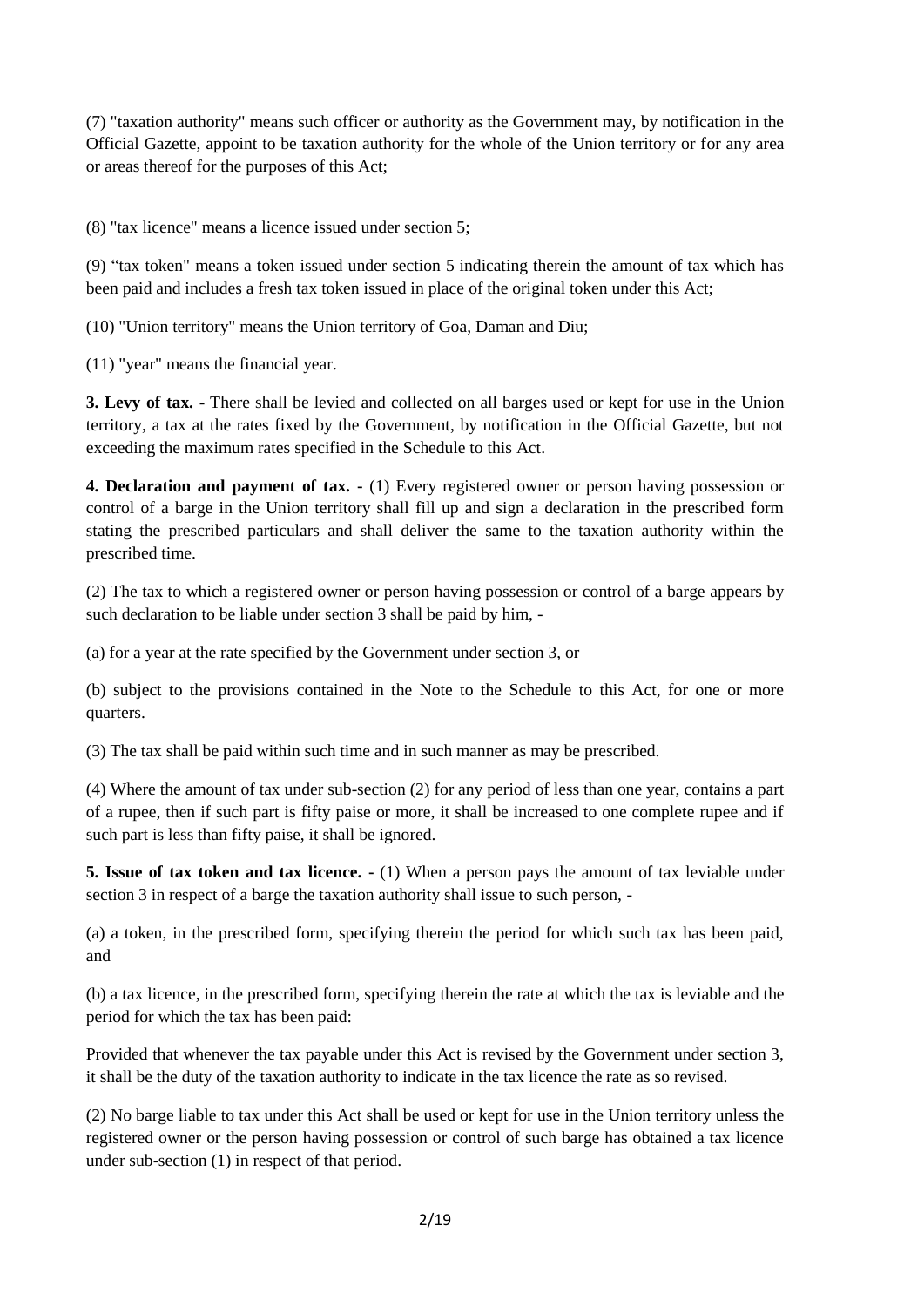**6. Additional declaration. -** (1) When a barge used or kept for use in the Union territory is altered in such manner as to render the registered owner or the person who has possession or control of such barge liable to the payment of additional tax under section 7, such owner or person shall fill up, sign and deliver in the manner provided in sub-section (2), an additional declaration and shall, along with such additional declaration accompanied by the tax token and the tax licence in respect of such period pay to the taxation authority an additional tax payable under that section which he appears by such additional declaration to be liable to pay in respect of such barge.

(2) The additional declaration shall be in the prescribed form containing the prescribed particulars and shall be delivered to the taxation authority after being duly filled up and signed within the prescribed time. .

(3) The additional declaration shall indicate clearly also the nature of alteration made in the barge.

(4) On receipt of the additional tax under sub-section (1), the taxation authority shall issue to the registered owner or the person who has possession or control of the barge, a fresh tax token in place of the original tax token and shall cause an entry of such payment to be made in the tax licence.

**7. Payment of additional tax. -** Where any barge in respect of which a tax for any period is payable or has been paid, is altered during such period as a result of which the capacity of the barge is increased in such a manner as to cause the barge to become a barge in respect of which a higher rate of tax is payable, the registered owner or the person who has possession or control of such barge, shall, in addition to the tax, if any, due from him for that period, be liable to pay for the unexpired portion of such period since the barge is altered an additional tax of a sum equal to the difference between the amount of tax payable for such unexpired portion at the higher rate and the rate at which the tax was payable or paid before the alteration for that portion; and until such additional tax has been paid, the taxation authority shall not grant a fresh tax token in respect of the barge so altered.

*Explanation. -* In calculating the unexpired portion under this section any broken period in a month shall be considered as a full month.

**8. Liability to pay arrears of tax of person succeeding to the ownership, possession or control of barges.**  $\cdot$  (1) If the tax leviable in respect of any barge remains unpaid by any person liable for the payment thereof and such person before having paid the tax has transferred the ownership of such barge or has ceased to be in possession or control of such barge, the person to whom the ownership of the barge has been transferred or the person who has possession or control of such barge shall be liable to pay the said tax to the taxation authority.

(2) Nothing contained in this section shall be deemed to affect the liability of the person who has transferred the ownership or has ceased to be in possession or control of such barge to pay the said tax.

**9. Refund of tax. -**Where a tax on any barge has been paid for any period and it is proved to the satisfaction of the taxation authority that the barge has not been used during the whole of that period or a continuous part thereof not being less than six continuous months, a refund shall be made of such portion of the tax and subject to such conditions as may be prescribed.

**10. Exemptions. -** Where the Government is of opinion that it is necessary or expedient in the public interest so to do it may, by notification in the Official Gazette, and subject to such conditions as may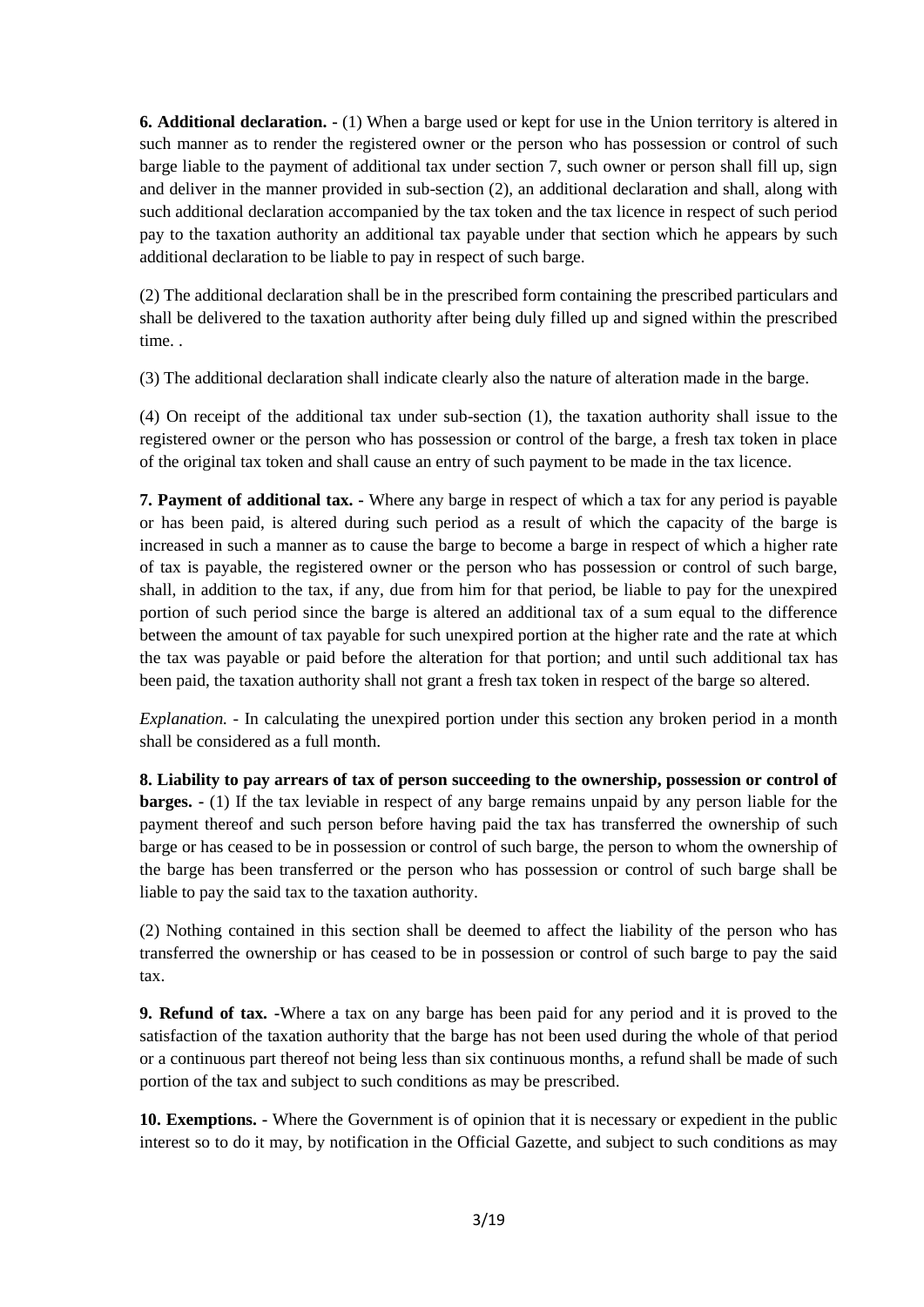be specified in the notification, exempt either totally or partially any class of barges from the payment of the tax.

**11. Penalty payable when tax not paid. -** When any registered owner or any person who has possession or control of any barge used or kept for use in the Union territory is in default in making the payment of tax, the taxation authority may, by order, direct that in addition to the amount of arrears a sum not exceeding twice the quarterly tax in respect of such barge shall be recovered from him by way of penalty.

Provided that before giving such direction, the registered owner or such person shall be given a reasonable opportunity of being heard.

**12. Arrears of tax and penalty recoverable as arrears of land revenue.** -(1) Any tax due and not paid as provided for by or under this Act and any sum directed to be recovered by way of penalty under section 11 shall be recoverable in the same manner as an arrear of land revenue.

(2) The barge in respect of which the tax is due or in respect of which any sum has been directed to be recovered as penalty under section 11 or its accessories may be distrained and sold in pursuance of this section whether or not such barge or accessories is or are in the possession or control of the person liable to pay the tax or penalty.

**13. Power to issue and detain in case of non-payment of tax. -** Without prejudice to the provision of sections 11 and 12, where any tax due in respect of any barge has not been paid as provided for by or under this Act, such officer or authority as may be prescribed, may seize and detain the barge in respect of which the tax is due under this Act and for this purpose take or cause to be taken any steps he or it may consider necessary for the temporary safe custody of the barge, until the tax due in respect of the barge is paid.

**14. Appeal -** (1) Any person who is aggrieved by any order or direction of the taxation authority or any other officer or authority under this Act may file an appeal before the Administrative Tribunal constituted under the Goa, Daman and Diu Administrative Tribunal Act, 1965, in such manner, within such time and on payment of such fees as may be prescribed.

(2) Every appeal filed under sub-section (1) shall be heard in such manner as may be prescribed.

**15. Power of the taxation authority to stop a barge. -** The taxation authority or such officer, being a gazetted officer, as may be prescribed in this behalf may,

(a) enter any time between sunrise and sunset any premises where he has reason to believe that a barge is kept, or

(b) require the person who is in possession of a barge to stop such barge and cause it to remain stationary so long as may be reasonably necessary, for the purpose of satisfying itself or himself that the amount of tax due in accordance with the provision of this Act in respect of such barge has been paid or for carrying out such verification as may be prescribed.

**16. Penalty. –** Whoever –

(a) as a registered owner or otherwise, has the possession or control of any barge used or kept for use in the Union territory without having paid the amount of tax or additional tax, due in accordance with the provisions of this Act in respect of such barge, or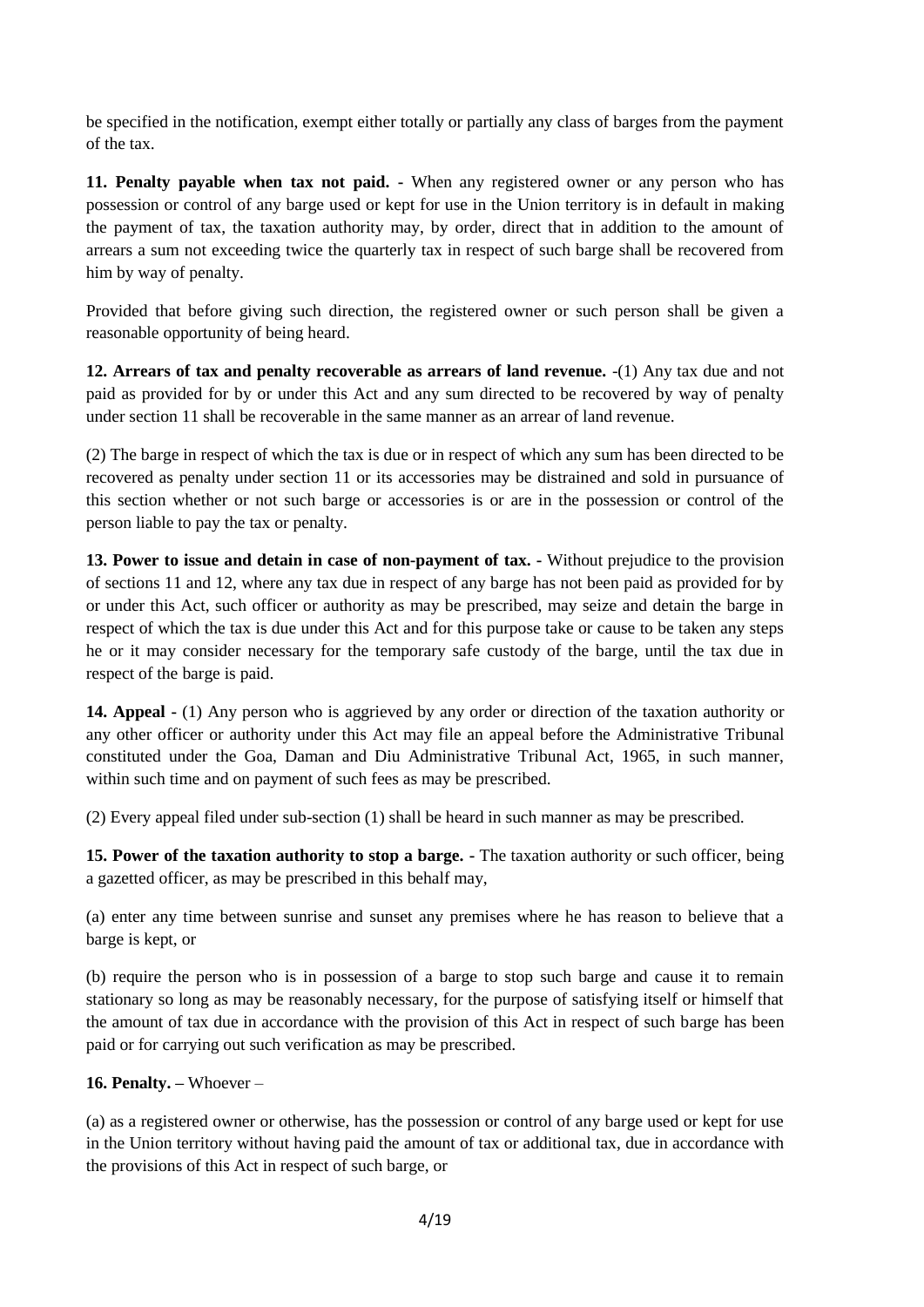(b) makes a declaration or an additional declaration wherein the particulars required by or under this Act to be therein set forth are not fully and truly stated, or

(c) obstructs any officer in the exercise of the powers conferred by clause (a) of section 15 or fails to stop the barge when required so to do under clause (b) of that section, shall, on conviction be punishable –

(i) with fine which shall not be less than a sum equal to the quarterly tax payable in respect of such barge, and which may extend to a sum equal to the annual rate in respect of such barge; and

(ii) in the event of such person having been previously convicted of an offence under this section, with fine which shall not be less than a sum equal to the tax payable in respect of such barge for two quarters, and which may extend to a sum equal to twice the annual rate in respect of such barge.

**17. Cognizances of offence etc.-** (1) No Court shall take cognizance of an offence punishable under this Act except upon a complaint in writing made by the taxation authority or any officer authorised in this behalf by the Government by general or special order.

(2) Any offence punishable under this Act may, either before or after institution of the prosecution, be compounded by the taxation authority.

**18. Protection of action done under the Act and bar to the jurisdiction. -** (1) No suit, prosecution or other legal proceedings shall lie against any person for anything in good faith done or intended to be done under this Act.

(2) No civil court shall have jurisdiction to settle, decide or deal with any question or to determine any matter which is by or under this Act required to be settled, decided or dealt with or to be determined by the taxation authority or any other officer or authority appointed under this Act.

**19. Power to make rules. -** (1) The Government may, by notification in the Official Gazette, make rules to carry out the purpose of this Act.

(2) In particular and without prejudice to the generality of the foregoing provision such rules may provide for all or any of the following matters, namely: -

(a) the time within which, and the manner in which the tax shall be paid;

(b) the form of declaration and additional declaration, particulars to be stated therein and the time within which the declaration or additional declaration shall be delivered under section 4 or section 6, as the case may be;

(c) the form of the tax token and the tax licence under sub-section (1) of section 5;

(d) the conditions subject to which refund of tax may be allowed under section 9;

(e) the officer or authority which may seize and detain a barge under section 13;

(f) the manner in which, the time within which and the fee on payment of which, an appeal may be filed and the manner in which such appeal shall be heard and decided under section 14;

(g) the officer who may exercise powers under section 15;

(h) any other matter which is to be, or may be prescribed.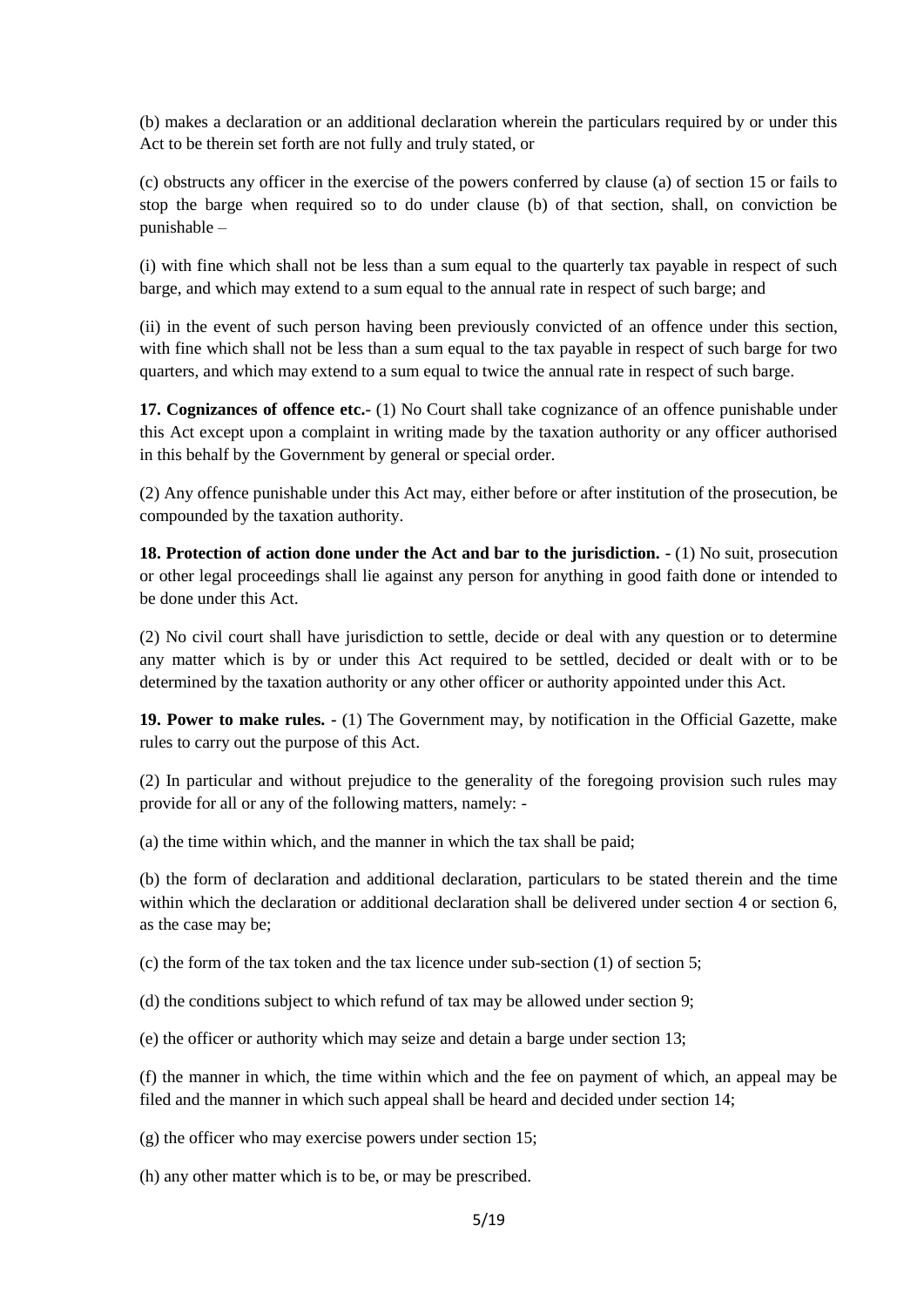(3) Every rule made under this section shall be laid, as soon as may be after it is made, before the Legislative Assembly of the Union territory, while it is in session, for a total period of thirty days which may be comprised in one session or two or more successive sessions, and if before the expiry of the session immediately following the session or the successive sessions aforesaid, the Legislative Assembly agrees in making any modification in the rule or the Legislative Assembly agrees that the rule 8·should not be made, the rule shall thereafter have effect only in such modified form or be of no effect, as the case may be; so, however, that any such modification or annulment shall be without prejudice to the validity of anything previously done under that rule.

| $\frac{1}{[1][2][3][4][5][6][7][8]``}\text{SCHEDULE}$ |                                 |  |
|-------------------------------------------------------|---------------------------------|--|
| $\{(See Section 3)\}\$                                |                                 |  |
| Capacity of barge                                     | Maximum annual rate per ton Rs. |  |
| (a) Less than 1000 tonnes                             | Rs. 100.00                      |  |
| (b) 1000 tonnes and above                             | Rs. 200.00                      |  |

*Note:* When tax is not paid for the whole year at a time, but is paid for one or more quarters at a time, the tax so payable for each quarter shall be an amount equal to one-fourth of the annual tax plus ten per cent of that amount".

----------------------------------------------------------------------------------------------------------------------

*[1] amended vide notification No. LD/Bill/10/76 dated 18/05/1976 published in Official Gazette Sr.1 No.9 dated 27/05/1976.*

*[2] amended vide notification No.1/20/86-ILD dated 29/4/1986 published in Extraordinary Official Gazette Sr.1 No.9 dated 02/6/1986.*

*[3] substituted vide notification No.7/16/93-LA dated 1/10/1993 published in Official Gazette Sr.1 No.29 dated 14/10/1993.*

*[4] substituted vide notification No.7-6-2000/LA dated 15/5/2000 published in Official Gazette Sr.1 No.6 dated 16/5/2000 [5] substituted vide notification No.D-12028/5/Part/1462 dated 23/6/2000 published in Official Gazette Sr.II No.15 dated 13/07/2000.*

*[6] substituted vide notification No.7/15/2004-LA dated 24/8/2004 published in Extraordinary Official Gazette Sr.1 No.21 dated 24/8/2004.*

*[7] substituted vide notification No.7/24/2009-LA dated 05/2/2010 published in Extraordinary Official Gazette Sr.1 No.45 dated 05/02/2010.*

*[8] substituted vide notification No.7/4/2012-LA dated 23/8/2012 published in Official Gazette Sr.1 No.21 dated 23/8/2012.*

--------------------

### **Department of Inland Waterways Captain of Ports**

## **\_\_ Notification**

#### **No. E-11029/Misc/B.S./2012-13/Barge Tax/2625**

*(Published in the Extraordinary No. 2 official Gazette Sr. II No.10 dated 10/06/2014)*

Read: Notification No. E-11029/Misc/Budget Speech/2012-13/Barge Tax published in the Official Gazette, Series II No. 4 dated 29-04-2013.

In exercise of the powers conferred by Section 10 of the Goa, Daman and Diu Barge Tax Act, 1973 (Act 10 of 1973) (hereinafter referred to as the "said Act") and in supersession of the Government Notification No. E-11029/Misc/BUDGET SPEECH/ /2012-13/Barge Tax dated 29-04- 2013, published in the Official Gazette, Extraordinary, Series II No. 4 dated 29-04-2013, the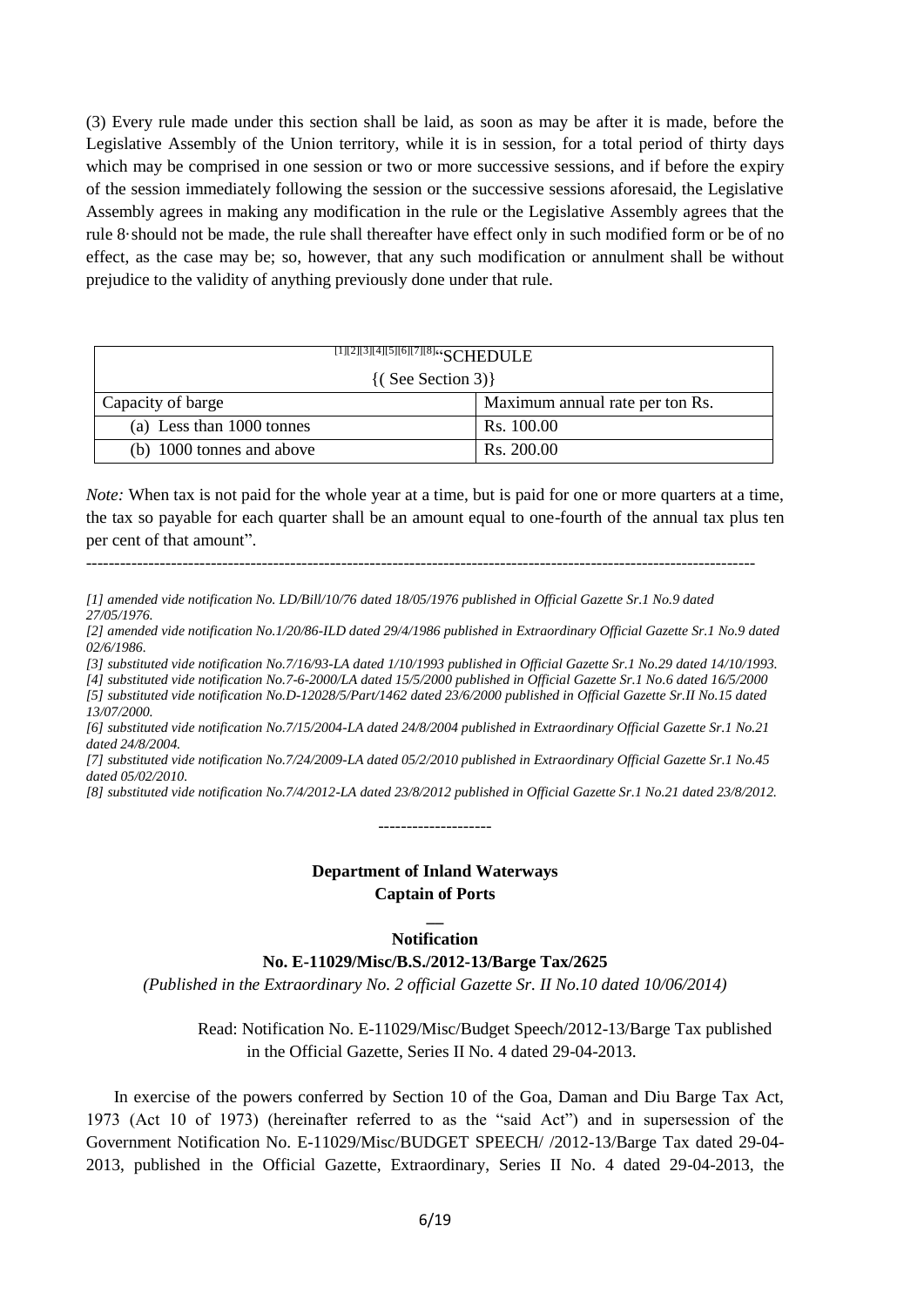Government of Goa, being of the opinion that it is necessary and expedient in the public interest so to do, hereby exempts the barges which, prior to 11th day of September, 2012, where used exclusively for transportation of mineral ore in the waterways comprised within the State of Goa, from the payment to tax levied under Section 3 of the said Act, subject to the following conditions, namely:

- (i) the tax exemption can be availed only for the period w. e. f. 01-04-2013 to 31-05-2014;<sup>[1]</sup>
- (ii) for claiming above tax exemption, the registered owner shall submit an Affidavit to the effect that his barge has not been used for the purpose of transportation of any type of goods since 11th day of September, 2012, till date of swearing of such Affidavit;
- (iii) for claiming above tax exemption, the registered owner shall submit the official log book for verification of transportation of goods to the Deputy Captain of Ports, Mormugao; and
- (iv) in case the registered owner uses or causes to be used his barge for transportation of any type of goods, he shall not be eligible for tax exemption under this Notification.

By order and in the name of the Governor of Goa.

Capt. James Braganza, Captain of Ports and ex officio Joint Secretary.

Panaji, 9th June, 2014.

*[1] Corrected vide corrigendum No. E-11029/Misc/B.S./2012-13/Barge Tax/2745 dated 23/6/2014 published in Extraordinary Official Gazette Sr.I1 No.13 dated 26/06/2014.*

-----------------------------------------------------------------------------------

Department of Inland Waterways Captain of Ports  $\overline{\phantom{a}}$ 

Notification

#### No. E-11029/Misc/B.S./2012-13/Barge Tax/662

*(Published in the Extraordinary official Gazette Sr. II No.47 dated 25/02/2015)*

In exercise of the powers conferred by Section 10 of the Goa, Daman and Diu Barge Tax Act, 1973 (Act 10 of 1973) (hereinafter referred to as the "Said Act"), the Government of Goa, being of the opinion that it is necessary and expedient in the public interest so to do, hereby exempts the barges which, prior to 11th day of September, 2012, were used exclusively for transportation of mineral ore in the waterways comprised within the State of Goa, from the payment of tax levied under Section 3 of the said Act, subject to the following conditions, namely:–

- (i) the tax exemption can be availed only for the period w.e.f. 01-06-2014 to 31-03-2015 or till the mining activity resumes, whichever is earlier;
- (ii) for claiming above tax exemption, the registered owner shall submit an Affidavit to the effect that his barge has not been used for the purpose of transportation of any type of goods since 11th day of September, 2012, till date of swearing of such Affidavit;
- (iii) for claiming above tax exemption, the registered owner shall submit the official log book for verification of transportation of goods to the Deputy Captain of Ports, Mormugao; and
- (iv) in case the registered owner uses or causes to be used his barge for transportation of any type of goods, he shall not be eligible for tax exemption under this Notification.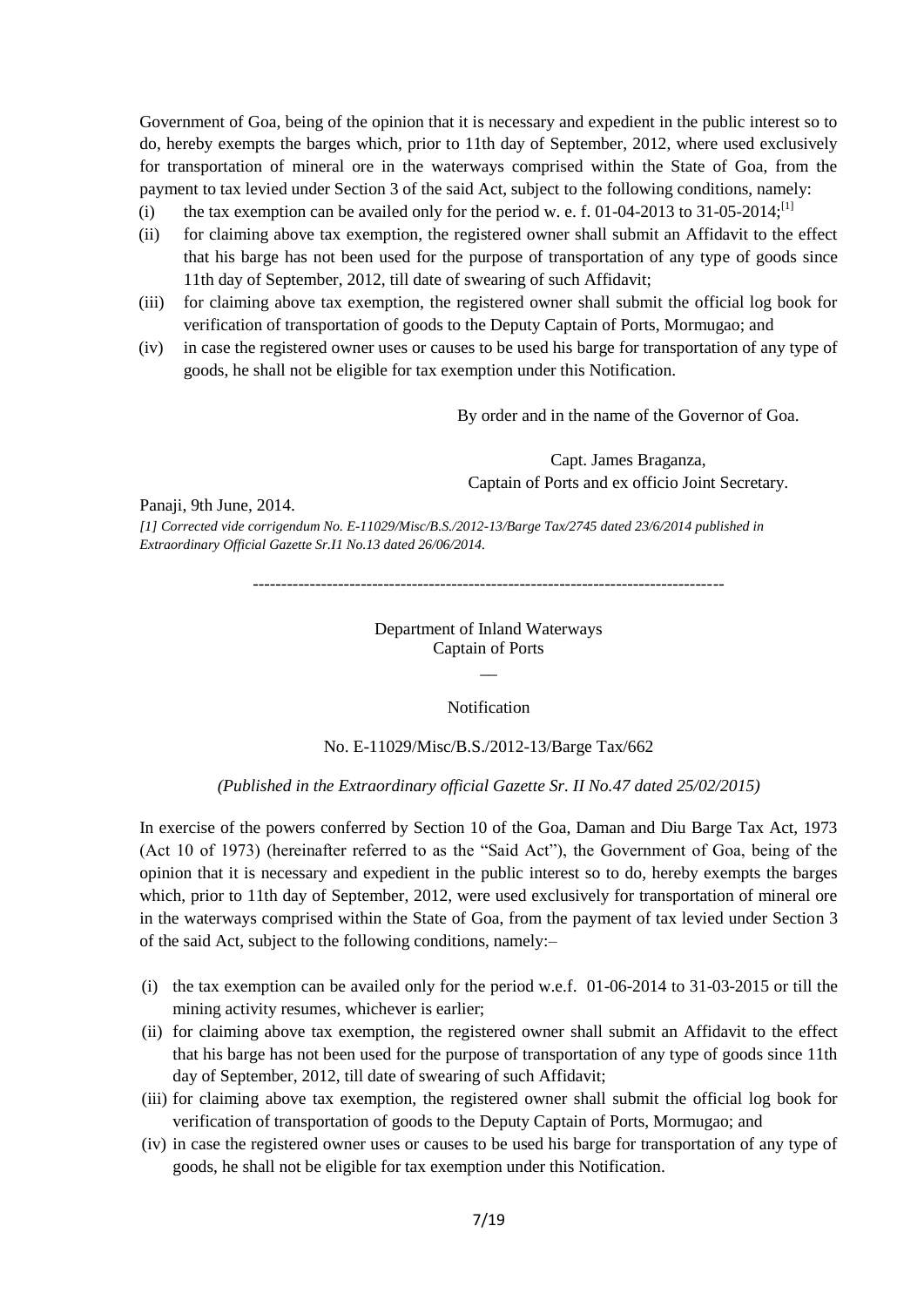By order and in the name of the Governor of Goa.

Capt. James Braganza, Captain of Ports & ex officio Joint Secretary.

Panaji, 25th February, 2015.

-------------------------------------------------------------------------

#### Department of Inland Waterways Captain of Ports  $\overline{\phantom{a}}$

Notification

No. E-11029/Misc/Budget Speech/2015-16/Barge Tax

*(Published in the Extraordinary official Gazette Sr. II No.15 dated 15/07/2015)*

- *Read:*  (1)Notification No.E-11029/Misc/Budget Speech/2012-13/Barge Tax dated 29/4/2013, published in the Official Gazette, Extraordinary, Series II No.4 dated 29/04/2013.
	- (2) Notification No. E-11029/Misc/B.S./2012-13/Barge Tax/2625 dated 09-06-2014, published in the Official Gazette, Extraordinary No.2, Series II No.10 dated 10-06-2014 and corrigendum No. E-11029/Misc/B.S.2012-13/Barge Tax/2745 dated 23-06-2014, published in the Official Gazette, Series II No. 13 dated 26-06-2014.
	- (3) Notification No. E-11029/MISC/B.S./2012-13/Barge Tax/662 dated 25-02-2015 published in the Official Gazette, Extraordinary No. 4, Series II No. 47 dated 25-02-2015.

In exercise of the powers conferred by Section 10 of the Goa, Daman and Diu Barge Tax Act, 1973 (Act 10 of 1973) (hereinafter referred to as the "Said Act"), the Government of Goa, being of the opinion that it is necessary and expedient in the public interest so to do, hereby further exempts the barges which, prior to 11th day of September, 2012, were used exclusively for transportation of mineral ore in the waterways comprised within the State of Goa, from the payment of tax levied under Section 3 of the said Act, subject to the following conditions, namely:–

- (i) the tax exemption can be availed till the date of resumption of the mining activity in the State of Goa, and thereafter, the barge owners shall pay such tax on pro-rata basis for the remainder of the period of this financial year.
- (ii) for claiming above tax exemption, the registered owner shall submit an Affidavit to the effect that his barge has not been used for the purpose of transportation of any type of goods since 11th day of September, 2012, till date of swearing of such Affidavit;
- (iii) for claiming above tax exemption, the registered owner shall submit the official log book for verification of transportation of goods to the Deputy Captain of Ports, Mormugao; and
- (iv) in case the registered owner uses or causes to be used his barge for transportation of any type of goods, he shall not be eligible for tax exemption under this Notification.

By order and in the name of the Governor of Goa.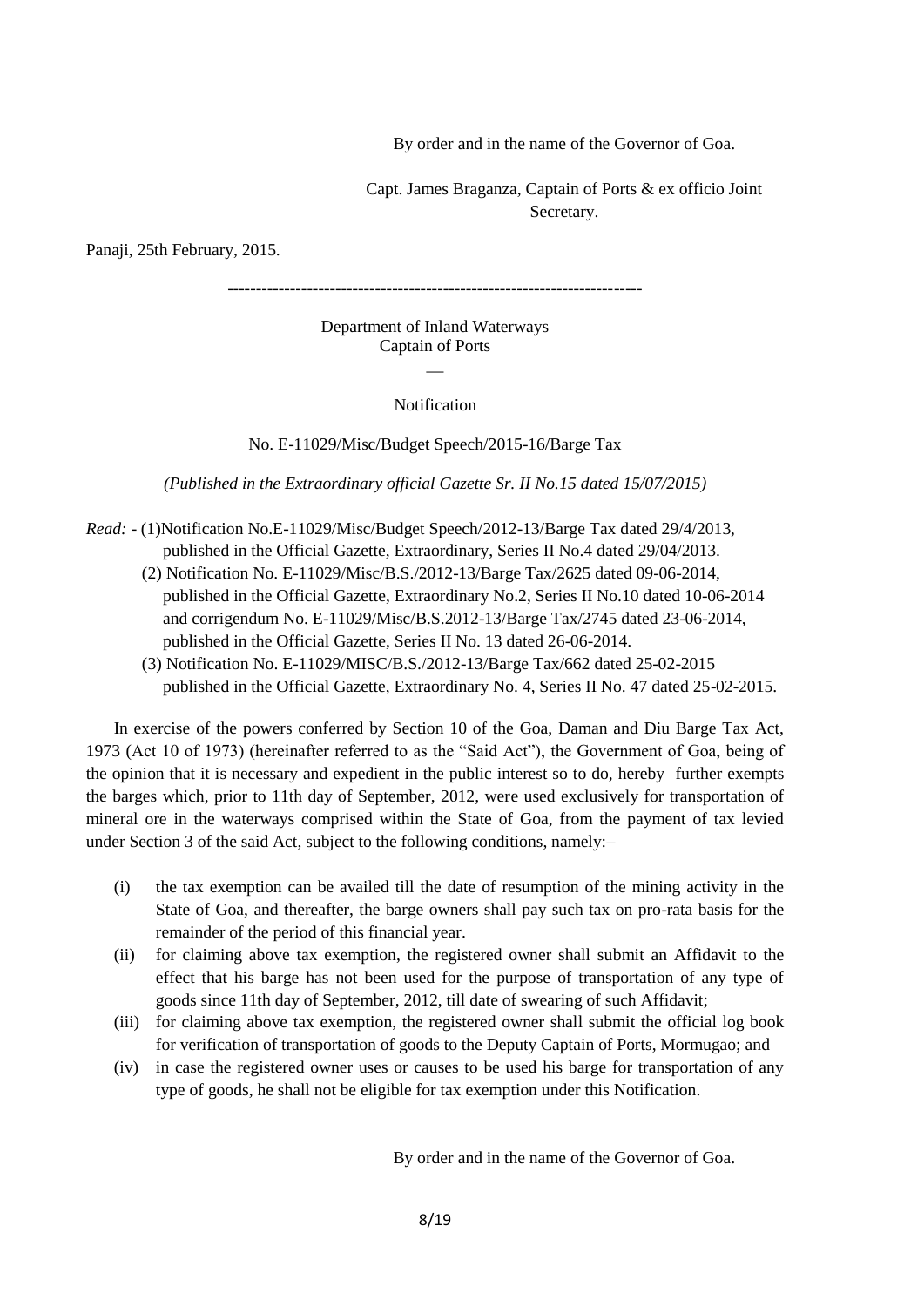Capt. James Braganza, Captain of Ports & ex officio Joint Secretary.

Panaji, 13th July, 2015.

-------------------------------------------------------------------------

## **Department of Inland Waterways Captain of Ports**

## **— Notification**

No. E-11209/MISC/Budget Speech/2015-16/Barge Tax *(Published in the Extraordinary official Gazette Sr. II No.51 dated 23/03/2017)*

In exercise of the powers conferred by Section 10 of the Goa, Daman and Diu Barge Tax Act, 1973 (Act No. 10 of 1973) (hereinafter referred to as the "Said Act"), and in supersession of the Government Notification No. E-11029/MISC/Budget Speech/ /2015-16/Barge Tax dated 13-7-2015, published in the Official Gazette, Extraordinary No. 2, Series II No. 15 dated 15-7-2015, the Government of Goa, being of the opinion that it is necessary and expedient in the public interest so to do, hereby exempts the barges, which prior to the 11th day of September, 2012 were used exclusively for transportation of mineral ore in the waterways comprised within the State of Goa, from the payment of tax levied under Section 3 of the said Act, subject to the following conditions, namely: -

- (i) the tax exemption can be availed for the financial year 2016-2017 i.e. w.e.f. 1st April, 2016 to 31st March, 2017;
- (ii) for claiming above tax exemption, the registered owner shall submit an Affidavit to the effect that since the 11th day of September, 2012 till date of swearing of such Affidavit, the barge is in his continuous possession and it has not been used for purpose of transportation of any type of goods or for any other purpose;
- (iii) in case the barge is utilized for the transportation of goods or any other purpose, then the barge owner shall pay such tax on pro-rata basis for the remainder of the period of the financial year 2016-17;
- (iv) for claiming above tax exemption and for payment of barge tax on pro-rata basis, the registered owner shall submit the official log book for verification to the Deputy Captain of Ports, Mormugao;

-------------

By order and in the name of the Governor of Goa.

Capt. James Braganza, Ex-officio Joint Secretary (Captain of Ports).

Panaji, 23rd March, 2017.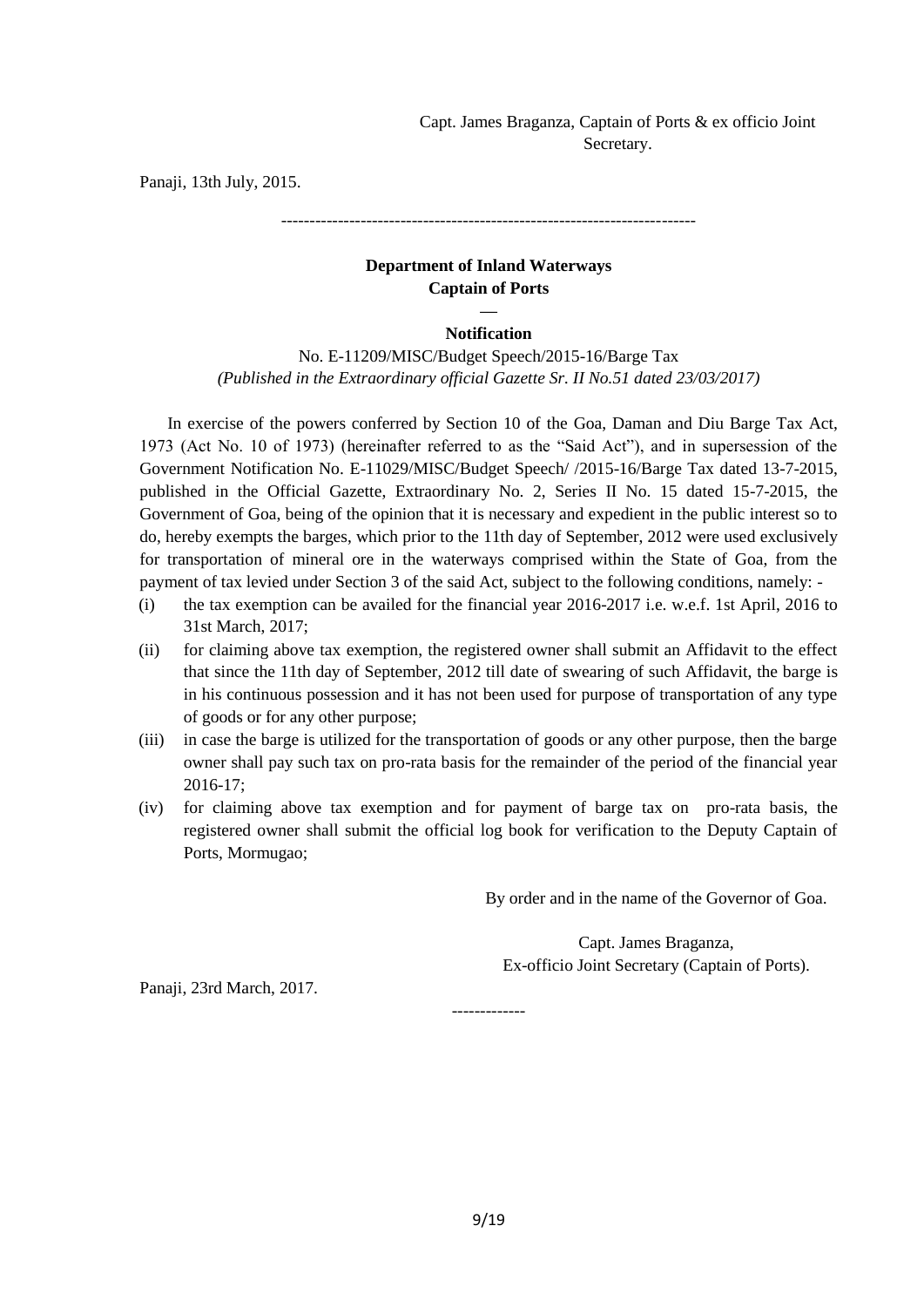# **Goa, Daman and Diu Barge Tax Rules, 1975**

**(Published in the Official Gazette Sr. I No.2 dated 10/4/1975)**

GOVERNMENT OF GOA, DAMAN AND DIU

Industries and Power Department

## Notification

## 1-440-72-IPD

In exercise of the powers conferred by Section 19 of the Goa, Daman and Diu Barge Tax Act, 1973 (10 of 1973), the Government of Goa, Daman and Diu hereby makes the following rules, namely: -

**1. Short title and commencement. -** (1) These rules may be called the Goa, Daman and Diu Barge Tax Rules, 1975,

(2) They shall come into force at once.

**2. Definition. -** In these rules, unless the context otherwise requires –

(a) "Act" means the Goa, Daman and Diu Barge Tax Act, 1973 (10 of 1973) ;

[1] "(aa) "Administrative Tribunal" means the Administrative Tribunal constituted under the Goa, Daman and Diu Administrative Tribunal Act, 1965 (Act No.6 of 1965);"

(b) "Calibration of Barge" means the carrying capacity of the barge with reference to its structural strength, reserve buoyancy and safe working height above water level.

(c) "Capacity of the barge" means the dead weight carrying capacity of the barge;

(d) "Form" means a form appended to these rules;

(e) "Section" means a section of the Act;

(f) "tonne" means a metric tonne.

**3. Declaration. -** (1) Every registered owner or person having possession or control of a barge already in use in the Union Territory shall, before the expiry of 60 days from the date of coming into force of these rules, fill up and sign a declaration in Form "A" and send it by registered post or present it in person or by an agent to the Taxation Authority.

(2) In case of a new barge or in case of a barge registered outside the Union territory the registered owner or the person having possession or control of such barge shall, before the barge is put to use in the inland waters of the Union Territory, fill up and sign the declaration in Form "A" and deliver the same to the Taxation Authority.

(3) A fresh declaration shall be made every time the payment of tax is made.

(4) The Form of declaration shall be obtained from the Taxation Authority and the declaration shall be delivered alongwith the tax licence by the registered owner either in person or through an agent or by post to the Taxation Authority.

**4. Additional declaration. -** After submitting the declaration in Form "A", if the barge is so altered as to change her carrying capacity, the person responsible to submit the declaration in Form "A" shall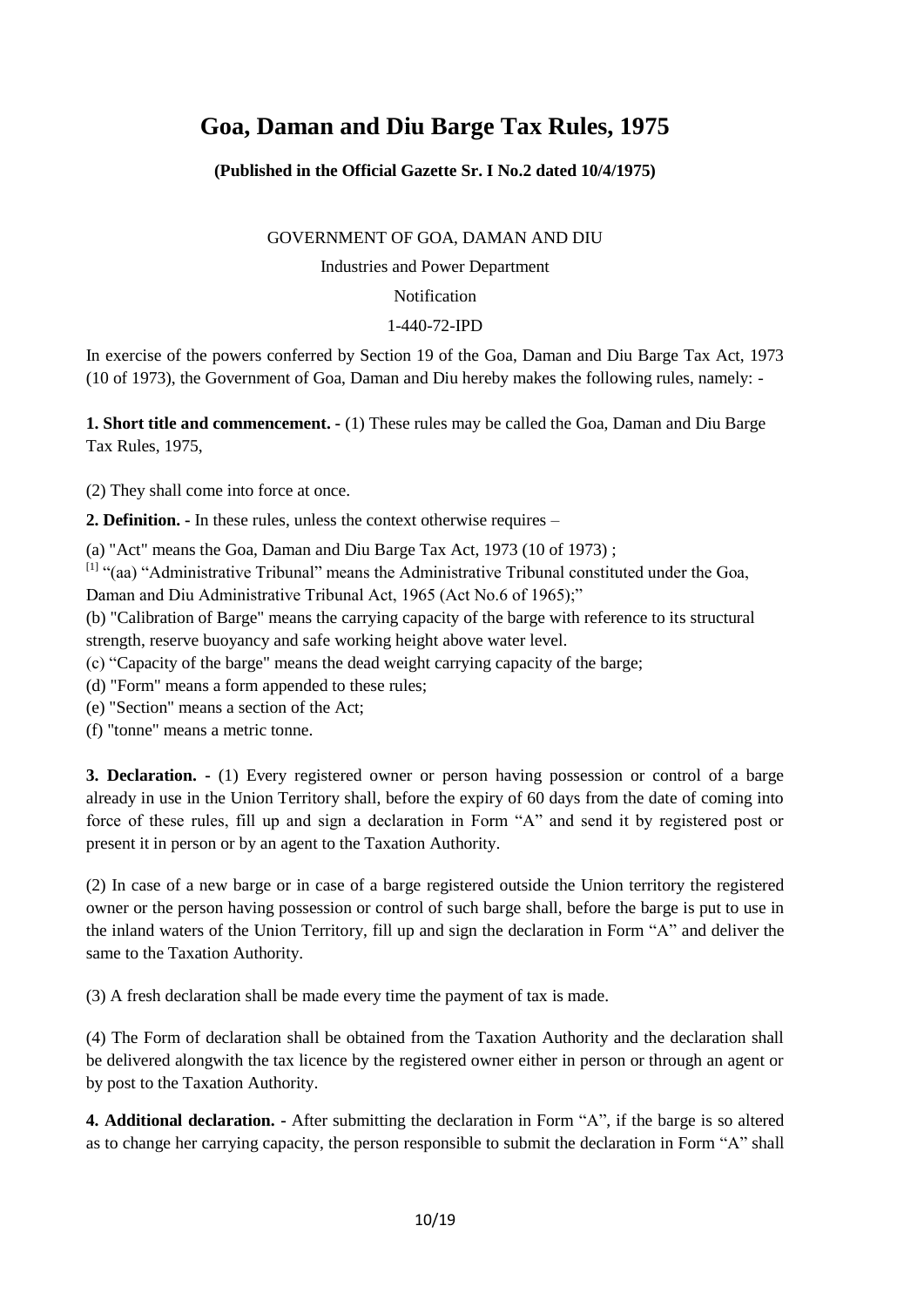within 30 days of carrying out such alteration, sign and deliver a declaration in Form "B" to the Taxation Authority.

**5. Special declaration. -** The Taxation Authority on receiving information that any person keeps a barge for use in the inland waters of the Union Territory, may require him to fill up, sign and deliver a declaration in Form "A" and may serve upon him a notice in Form "C". This notice may be sent to the person by post or may be served upon him in person, or, if service cannot be made upon him in person, upon any adult male member or a servant of his family. If the notice cannot be served in the manner aforesaid it may be served by affixing it to some conspicuous part of his place of residence or business and in such other manner as the Taxation Authority may deem fit.

**6. Levy of tax. -** Every owner or the person having possession or control of a barge in the Union Territory shall pay to the Government a tax at the rates specified in the table below:

| <b>TABLE</b>                         |                                         |  |
|--------------------------------------|-----------------------------------------|--|
| Capacity of barge                    | Rate of Tax payable per annum per tonne |  |
| Less than 100 tonnes                 | Rs. 3.50                                |  |
| 100 tonnes and less than 200 tonnes  | Rs. 5.00                                |  |
| 200 tonnes and less than 350 tones   | Rs. 6.00                                |  |
| $2$ ["350 tonnes and above           | $\{Rs. 15.00\}$                         |  |
|                                      | Rs.16.50 per annum per tonne            |  |
| 650 tonnes and less than 1000 tonnes | Rs. 18.00 per annum per tonne           |  |
| 1000 tonnes and above                | Rs. 20.00 per annum per tonne".         |  |

*Note:* When tax is not paid for the whole year at a time, but is paid for one or more quarters at a time, the tax so payable for each quarter shall be an amount equal to one-fourth of the annual tax plus ten per cent of that amount.

Provided that the tax payable on such barge for the month of March, 1971 shall be the amount equal to one twelfth of the annual amount of tax payable on such barge.

**7. Calibration of barge for levy of Tax. -**For the purpose of levy of tax, the Taxation Authority [3]{shall within fifteen days of Survey under the Inland Vessel Act, 1917" require the barge to be callibrated.

**[3] ―7A. Penalty for failing to calibrate barge as required under rule 7. –** If any person contravenes the provision of rule 7, fine of Rs. 100/- shall be imposed which shall be paid within 10 days from the date of receipt of the order of the Taxation Authority by the person concerned. For any subsequent delay in callibrating the barge, a further fine of Rs. 100/- each for every fifteen days or fraction thereof shall be imposed.

**8. Mode of payment. -** The tax shall be paid in advance either in cash or by Treasury challan in the office of Taxation Authority as under:

a) For the period from 1-3-1971 to 30-6-1975 within a period of six months from the date of coming into force of these rules and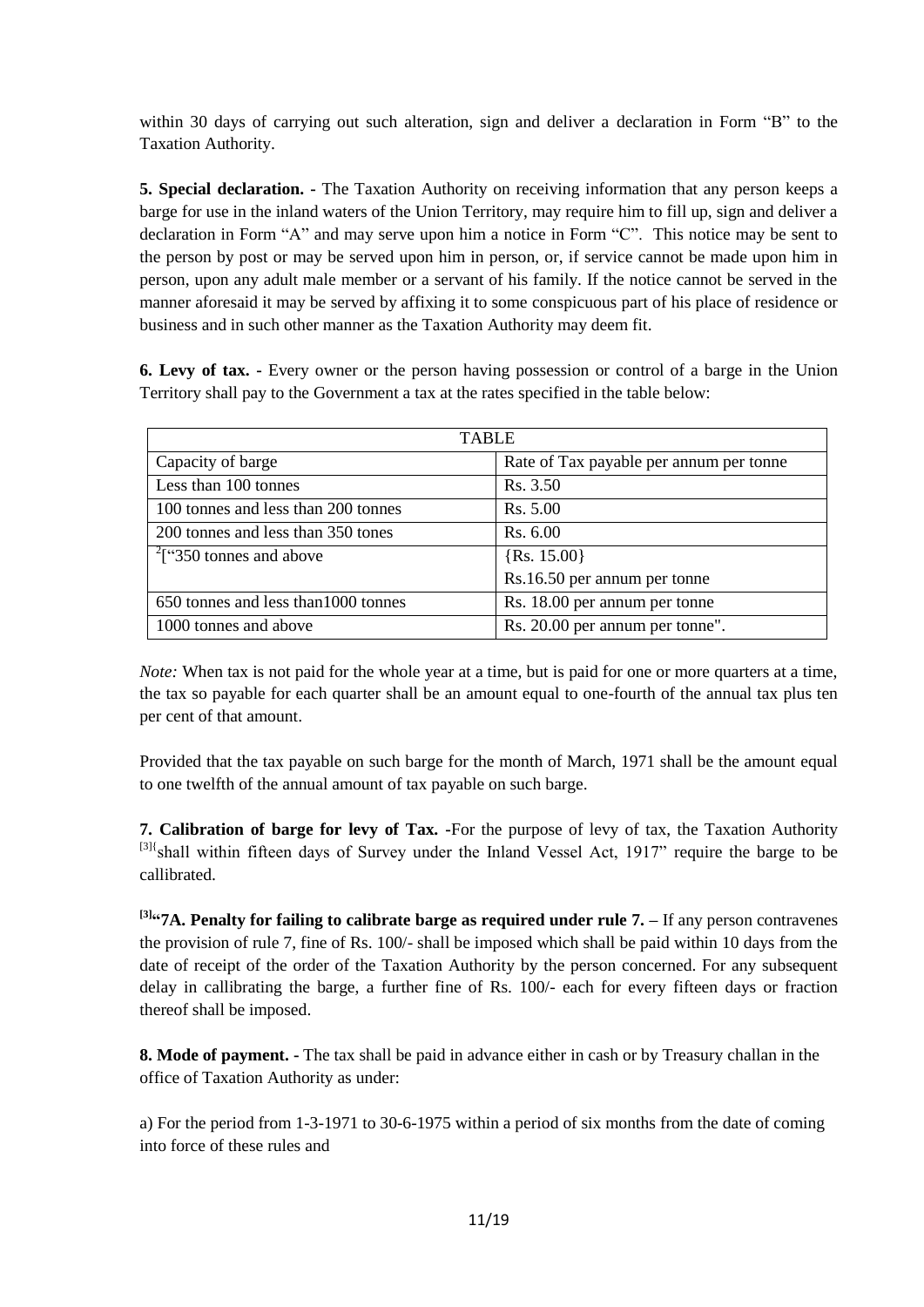b) For the subsequent period in the manner stipulated below:

i) For the quarter July-September, before 30th June.

ii) For the quarter October-December, before 30th September.

iii) For the quarter January-March, before 31st December.

iv) For the quarter April-June, before 31st March.

v) For the newly registered barge on the date of its registration in respect of the quarter in which it is registered and subsequently in the manner specified in paras (i) to (iv).

vi) For a barge not registered in the Union Territory, before it starts plying in the Inland waters of the Union Territory;

Provided that the tax for the barges under (v) and (vi) above shall be charged for the whole quarter in which they are put to use.

**9. Issue of tax licence and Tax Token.-**When a person pays an installment of tax or satisfies the Taxation Authority that he has been exempted from the payment of tax under Section 10 of the Act, the Taxation Authority shall issue a tax licence and a Tax token in .Form "D" and "E", respectively, to such person and shall enter in the token the amount paid or the word 'EXEMPT' as the case may be.

**10. Penalty for failure to pay tax.**  $\cdot$  (1) Before imposing a penalty under  $\frac{11}{11}$  section 11" of the Act, the Taxation Authority shall call upon the person concerned to show cause why the penalty should not be imposed. He shall record a brief memorandum of the facts of the case and a finding with a brief statement of his reasons for the findings.

(2) Any penalty so imposed shall be paid alongwith tax due within 10 days from the receipt of the order of the Taxation Authority by the person concerned.

**11. Power to seize and detain in case of non-payment of tax, -**The Captain of Ports or the Deputy Captain 'of Ports or any other person duly authorised in writing by either of them may seize and detain any barge in respect of which tax is due under the Act, until the tax due in respect of the barge is paid.

**12. Display of tax licence. -**No person shall ply or cause to be plied any barge unless a valid tax licence is displayed in a conspicuous part of the barge.

**13. Duplicate of Tax Token or Tax Licence. -** (1) Any holder of tax token or tax licence which has been lost or destroyed or defaced or torn, may apply to the Taxation Authority for the issue of a duplicate tax token or tax licence, as the case may be, and the Taxation Authority shall, if he is satisfied, after making enquiries that a duplicate may properly be issued, issue a duplicate token or licence.

(2) Duplicate token or licence shall bear the words "duplicate" in bold red letters written or stamped across it.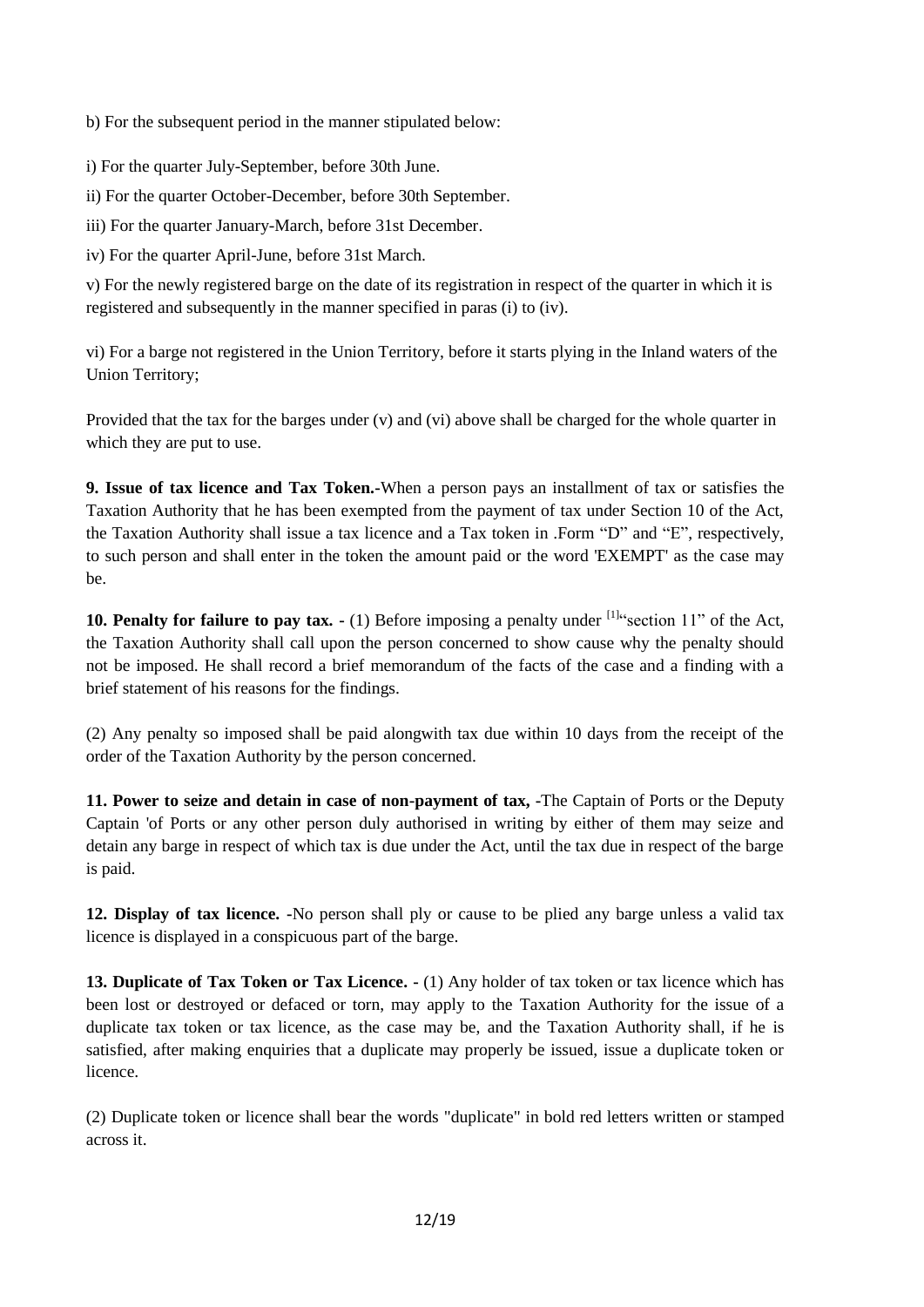(3) Fee for issue of a duplicate token and duplicate licence shall be Rupees five and Rupees ten, respectively.

**[4] ―14. Declaration of non-use.-**The registered owner of, or any person who has possession or control of a barge without intending to use or keep for such use a barge in the inland waters of the Union Territory and desiring to be exempted from payment of tax on that account shall, before the commencement of the quarter referred to in rule 8 and during which the barge is not intended to be used, submit a declaration in Form 'F' to the Taxation Authority alongwith the tax licence and the tax token and giving the complete address where the barge shall be kept."

**15. Refund of Taxes. -** (1) Any person claiming a refund under Section 9 or on the ground that he has paid more tax than is due from him, shall submit an application to the Taxation Authority stating the ground on which the refund is claimed.

(2) Every such application shall be accompanied by the tax licence and tax token issued in respect of such barge.

**16. Certificate of refund. -** (1) If on receipt of an application under Rule 15 the Taxation Authority, after making such inquiry as he deems necessary, is satisfied that a refund is admissible, he shall calculate the amount of refund due and issue to the applicant the licence after making entries thereon of any refund admitted together with a fresh tax token if the tax on the barge is levied at a rate different from that at which it was originally levied. If the rate of Tax is not altered, the original Tax token shall be returned to the applicant.

(2) The Taxation Authority shall also issue a certificate of refund in Form 'H';

(3) If refund is not sanctioned, the Taxation Authority shall inform the applicant accordingly, stating the grounds of refusal.

**17. Scale of refund. -** Where a tax on any barge has been paid for any period and it is proved to the satisfaction of the Taxation Authority that the barge has not been used during the whole of that period or a continuous part thereof not being less than six continuous months, refund shall be made according to the following scale: \_\_

| a). When tax has been paid for a quarter and the barge has not plied for | 80% of the tax paid  |  |
|--------------------------------------------------------------------------|----------------------|--|
| the full quarter                                                         |                      |  |
| b) When the tax has been paid for a full year and                        |                      |  |
| i) The barge has not plied for not less than six months                  | 40% of the tax paid. |  |
| ii) The barge has not plied for the full year                            | 80% of the tax paid. |  |

[1] **[18. Appeal. –** (1) Every appeal under section 14 of the Act shall be made in the form of petition addressed to the Administrative Tribunal and the decision of the said Administrative Tribunal thereon shall be final.

(2) The petition of appeal shall be presented in person or through a legal practitioner or a recognised agent or may be sent by registered post.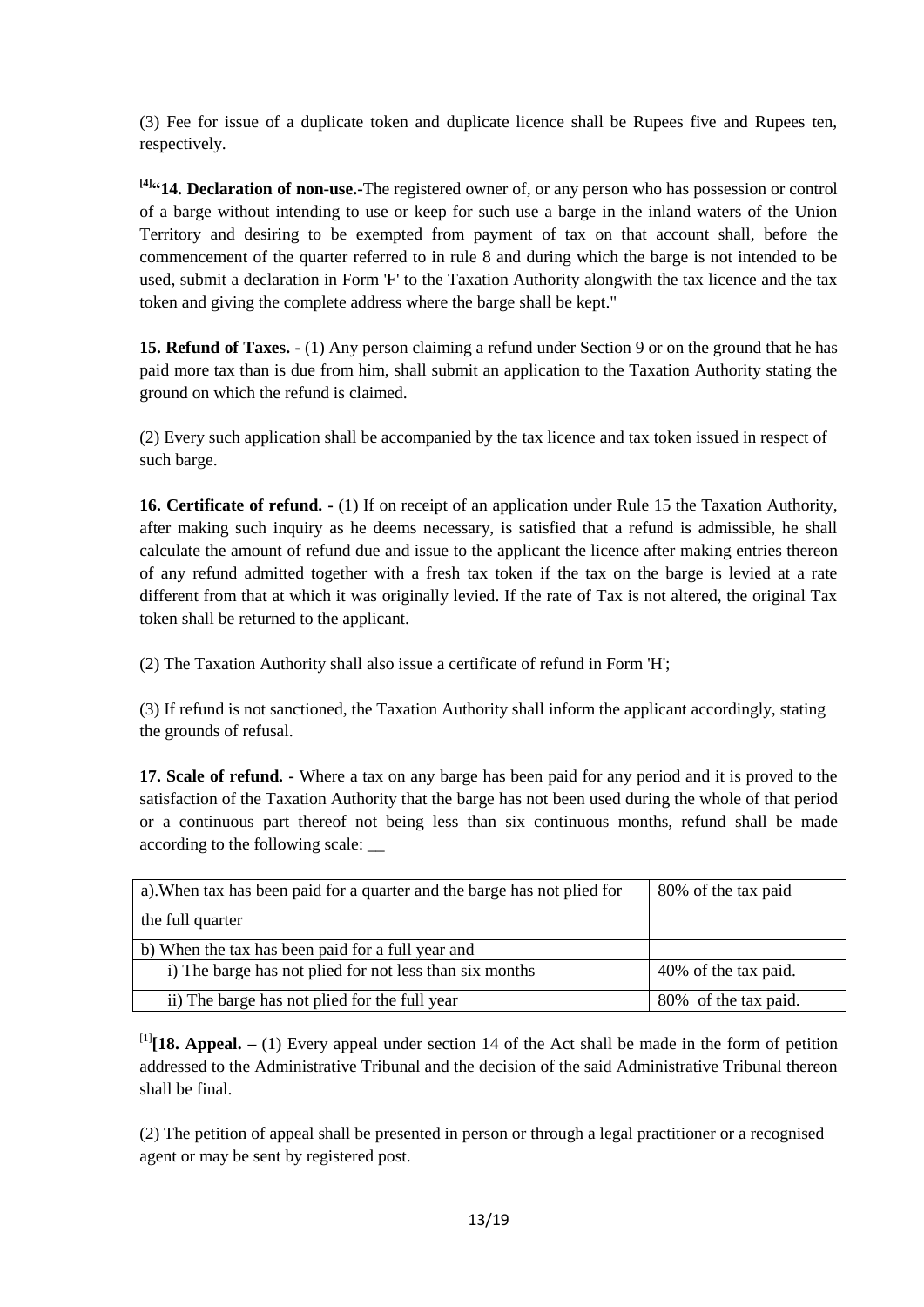(3) Every petition shall state succinctly the grounds on which the order appealed from is attacked and shall bear the signature or thumb impression of the appellant or applicant and shall also contain a brief statement of facts on which the appellant or applicant relies in support of his appeal or petition and the grounds of his objection to the order against which the appeal or petition is made. It shall further be accompanied by necessary document in proof of payment of tax and the penalty, if any, and that may be due as per the order passed by the Taxation Authority or any other officer or authority under the Act.

**19. Limitation. -** (1) Every petition of appeal shall be filed within sixty days of the date of the order appealed against.

(2) In computing the period of limitation, the provisions of sections 4, 5 and 12 of the Limitation Act, 1963 shall, so far as they are applicable, apply to all the petitions of appeal or application.

**20. Court Fee. -**Every memorandum of appeal or application to the Administrative Tribunal made under the Act, shall bear a Court Fee Stamp of Rs. 50/-.

**21. Fees for copies.-** (1) The following fee shall be payable by person desirous of obtaining any copy from the records maintained under the Act and the Rules.

| (a) certificates of receipt of cash or duplicate copy of challan                       |  | $Rs. 2/-$ |
|----------------------------------------------------------------------------------------|--|-----------|
| (b) copy of final original order passed by the taxation authority or any other officer |  | $Rs. 5/-$ |
| or authority under the Act                                                             |  |           |
| (c) copy of final order passed on appeal                                               |  | $Rs. 5/-$ |
| (d) copy of any application, objection, petition, affidavit or statement made by a     |  | $Rs. 5/-$ |
| party or witness                                                                       |  |           |

(2) The fee payable under this rule may be paid in such manner as the Government may from time to time determine. Pending such determination, the fee may be paid in the form of court fee stamps.

**22. Procedure to be followed by the Administrative Tribunal in deciding appeals**. - The Administrative Tribunal in deciding appeal under the Act shall have the same powers and shall follow the same procedure provided for in this behalf in the Goa, Daman and Diu Administrative Tribunal Act, 1965 (Act No. 6 of 1965) as if the appeal was filed under the said Act.

**23. Savings. -** These rules shall also apply to all the appeals pending immediately before the commencement of the Goa, Daman and Diu Barge Tax (Amendment) Rules, 1978 and the requirement, if any, to be carried out in accordance with these rules shall be complied with by the appellant within thirty days from the date of coming into force of the said Rules."]

> FORM 'A' (Seer rule 3 of the Goa, Daman and Diu Barge Tax Rules 1975) **Declaration**

> > ----------- -----------

-----

14/19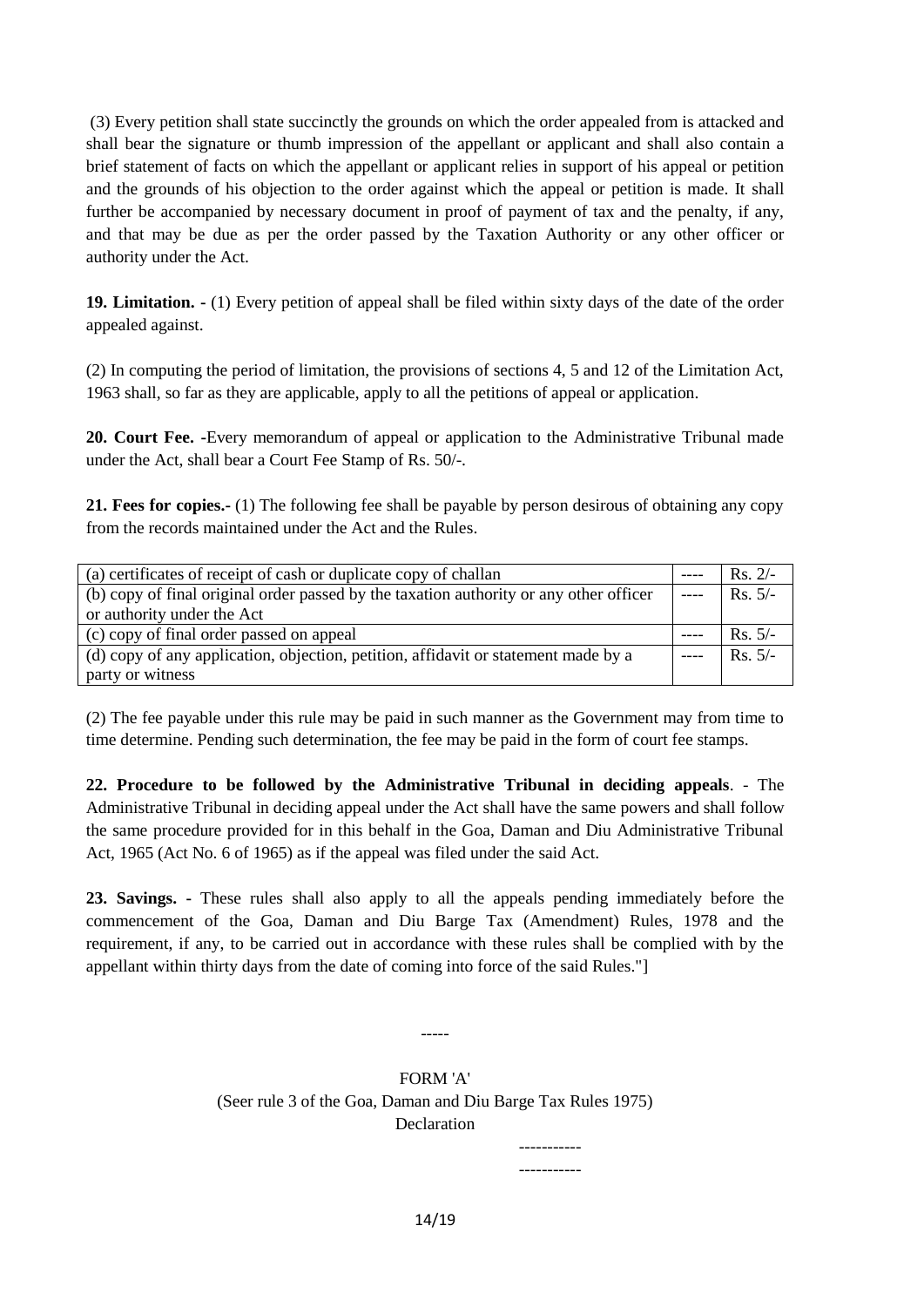----------- Date:

The Taxation Authority, Panaji/Mormugao.

Dear Sir,

Subject: Application for issue of tax token and tax licence for m. v. \_\_\_\_\_\_, O. No. \_\_\_\_\_ of\_\_\_\_

I/We of owner(s) of the barge request that tax token and tax licence under the Goa, Daman and Diu Barge Tax Rules, 1975 may be issued in respect of the barge for the quarter/year ending \_\_\_\_\_\_\_

The particulars of the barge are as under:

1. Name of barge: \_\_\_\_\_\_\_\_\_\_\_\_, 2. Official No. \_\_\_\_\_\_\_\_, 3. Port of Registry: \_\_\_\_\_\_\_\_\_ 4. Gross Tonnage \_\_\_\_\_\_\_, 5. Name and address of owners: \_\_\_\_\_\_\_\_\_ 6. Carrying capacity: Tonnes.

\* The tax in respect of the barge for the quarter ending \_\_\_\_\_\_ has been paid under challan No.

\_\_\_\_\_\_.

\* The barge is newly built and has not started to ply in the Inland Waters of Goa, Daman and Diu.

I/We undertake to produce the Certificate of Registration of the barge, if required by you.

Yours faithfully, \_\_\_\_\_\_\_\_\_

Owner

\*Strike off whichever is not applicable.

------

FORM'B' (See rule 4 of the Goa, Daman and Diu, Barge Tax Rules, 1975) Additional Declaration

> ----------- ----------- ----------- Date:

To The Taxation Authority, Panaji/Mormugao.

Dear Sir,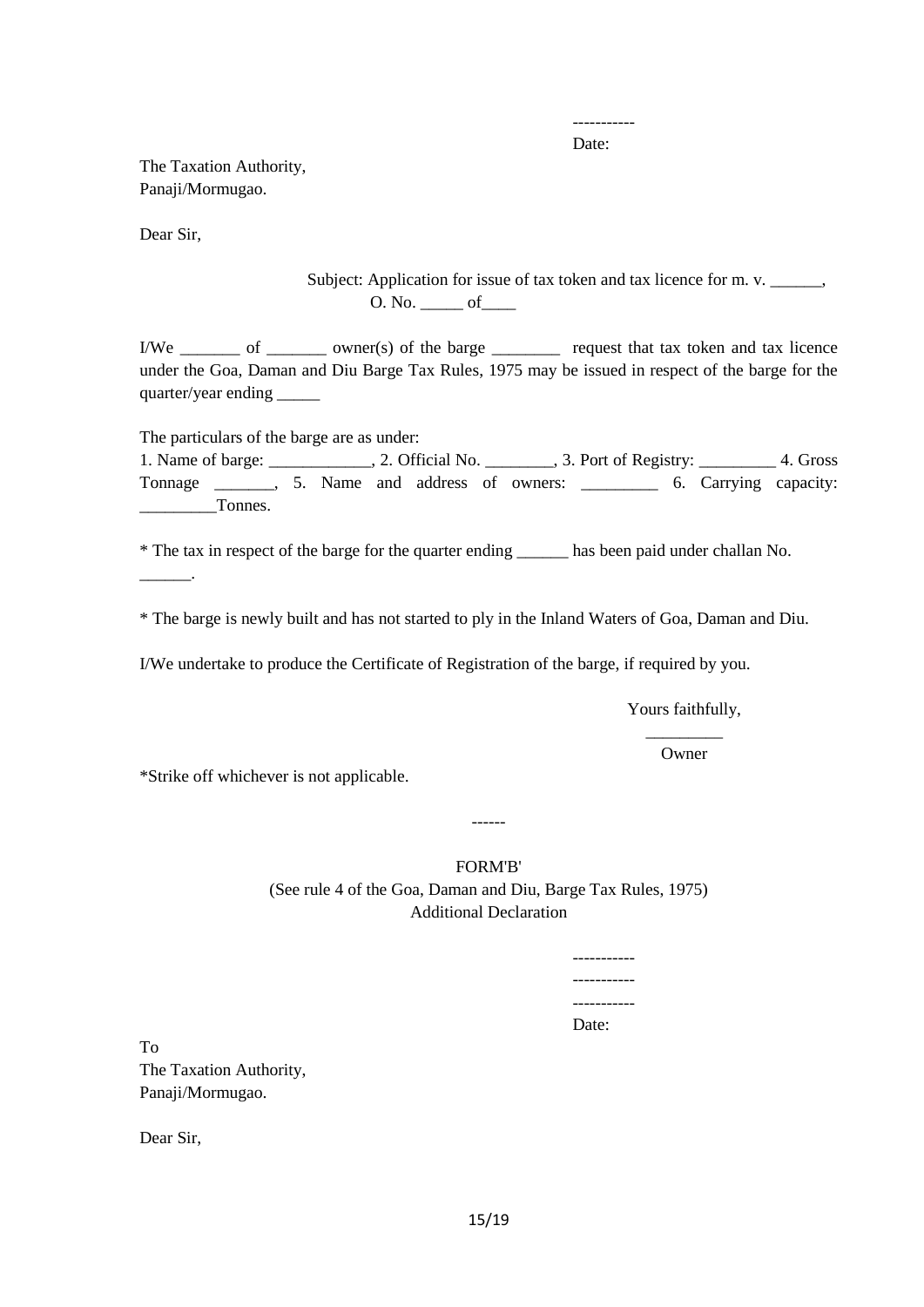I/We \_\_\_\_\_\_\_\_ of owner(s) of the barge\_\_\_\_\_\_\_\_ OfficialNo. \_\_\_\_\_\_\_ hereby report that the following alterations have been carried out on the barge on \_\_\_\_\_\_\_\_\_.I/We therefore apply for issue of fresh taxtokenfor the additional tax for the quarter/year ending \_\_\_\_\_\_\_and/or/registration of the alterations in the tax licence, as required.

Particulars of alterations: -

-----------

-----------

The gross tonnage of the vessel is now \_\_\_\_\_\_\_\_\_ and her carrying capacity is now \_\_\_\_\_\_Tonnes.

Yours faithfully,

 $\overline{\phantom{a}}$  ,  $\overline{\phantom{a}}$  ,  $\overline{\phantom{a}}$  ,  $\overline{\phantom{a}}$  ,  $\overline{\phantom{a}}$  ,  $\overline{\phantom{a}}$  ,  $\overline{\phantom{a}}$  ,  $\overline{\phantom{a}}$  ,  $\overline{\phantom{a}}$  ,  $\overline{\phantom{a}}$  ,  $\overline{\phantom{a}}$  ,  $\overline{\phantom{a}}$  ,  $\overline{\phantom{a}}$  ,  $\overline{\phantom{a}}$  ,  $\overline{\phantom{a}}$  ,  $\overline{\phantom{a}}$ Owner

#### FORM'C'

------

(See Rule 5 of the Goa, Daman and Diu Barge Tax Rules, 1975) Special Notice

To

----------------, ----------------.

Take notice thatyou are hereby required to fill up, sign and deliver to the undersigned the form of declaration enclosed in respect of every barge kept by you for use, and to pay the tax due on every such barge before the expiration of 14 days from the date of service of this notice.

Failure to deliver the declaration or to pay tax will render you liable for a penalty under the Goa, Daman and Diu Barge Tax Act, 1973.

------

Signature of Taxation Authority.

FORM 'D' (See rule 9 of the Goa, Daman and Diu Barge Tax Rules, 1975) (In Booklet Form)

*Cover page (Outer)* 

#### CAPTAIN OF PORTS ORGANISATION

Goa, Daman and Diu

#### **Tax Licence**

 $s.m./m.v$ .

Note: This tax licence shall be kept on board the vessel and available for inspection at all times.

*---------*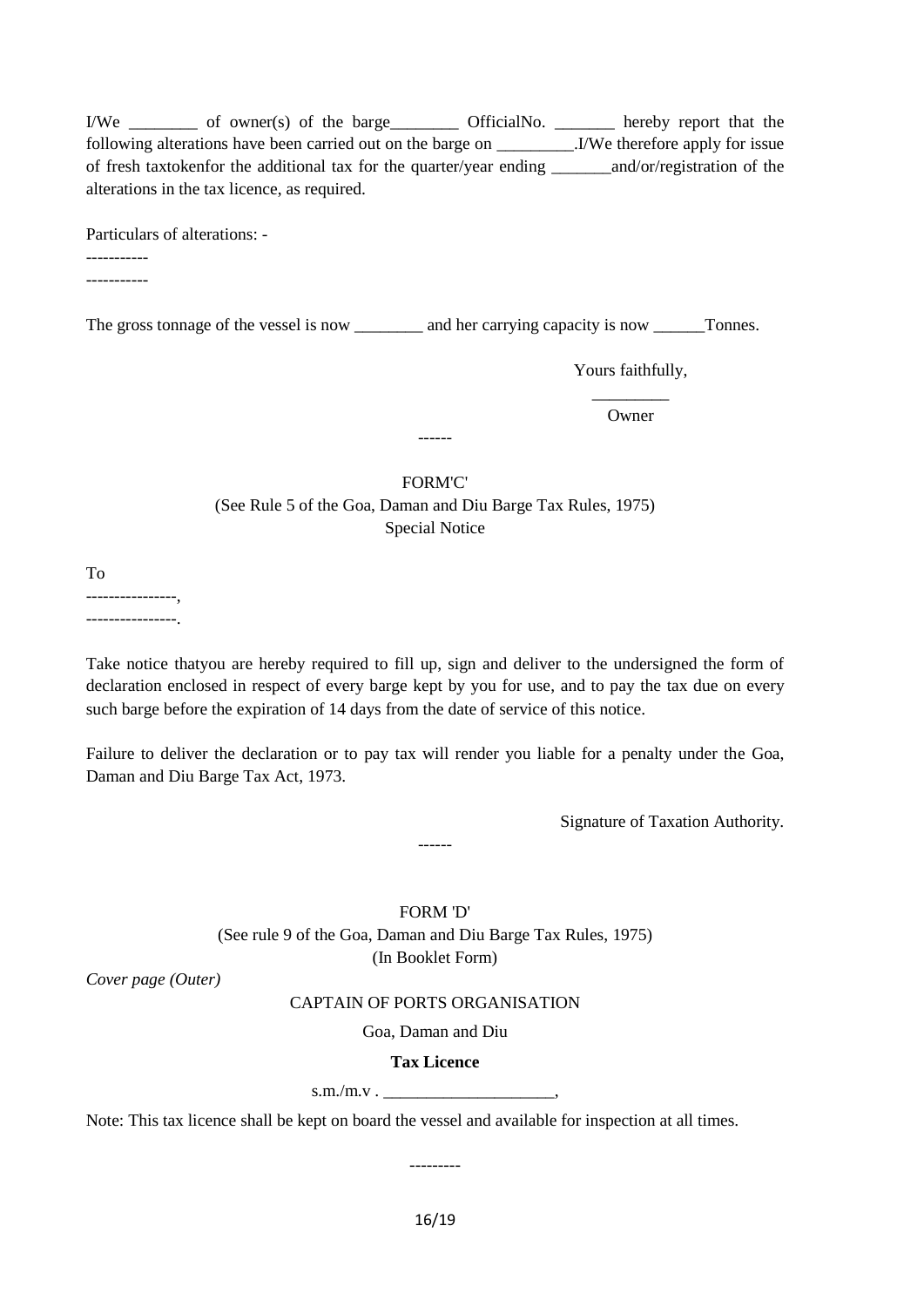*Inside cover page (blank)*

1st page: GOVERN\MENT OF GOA, DAMAN AND DIU Captain of Ports Organisation Tax Licence No \_\_\_\_\_\_ Name of vessel: \_\_\_\_\_\_\_\_\_\_\_\_Official No.\_\_\_\_\_\_\_ Port of Registry: Gross tons: Name and address of owner: Carrying capacity: \_\_\_\_\_\_\_\_\_\_\_\_\_ Issued at Panaji/Mormugao, This \_\_\_\_ day of \_\_\_\_\_ 19\_\_\_. TaxationAuthority Government of Goa, Daman and Diu Panaji/Mormugao. Pages 2, 3 and 4. (Endorsements) Pages 5 to No. 1) Barge tax of Rs.\_\_\_\_\_ P. in respect of the barge described at page 1, paid under challan No.\_\_\_\_\_ of  $\frac{19}{2}$  at the rate of Rs.  $\frac{19}{2}$ This licence is avalid for the quarter/year ending Panaji/Mormugao day of 19 Taxation Authority Government of Goa, Daman and Diu Panaji/Mormugao Office Stamp 2) Barge tax of Rs \_\_\_\_\_\_P. in respect of the barge described at page 1, paid under challan No\_\_\_\_\_ of  $\_\_\_\$  at the rate of Rs.  $\_\_\_\$ per ton  $\_\_\_\_\$ 19 This licence is valid for the quarter/year ending \_\_\_\_\_\_\_\_\_ Panaji/Mormugao \_\_\_\_\_ day of \_\_\_\_\_\_19\_\_\_ Taxation Authority Government of Goa, Daman and Diu Panaji/Mormugao Office Stamp Nos. 3 to 4: Same as 2. Back Cover: Outside and inside: Blank. ------- FORM 'E'

17/19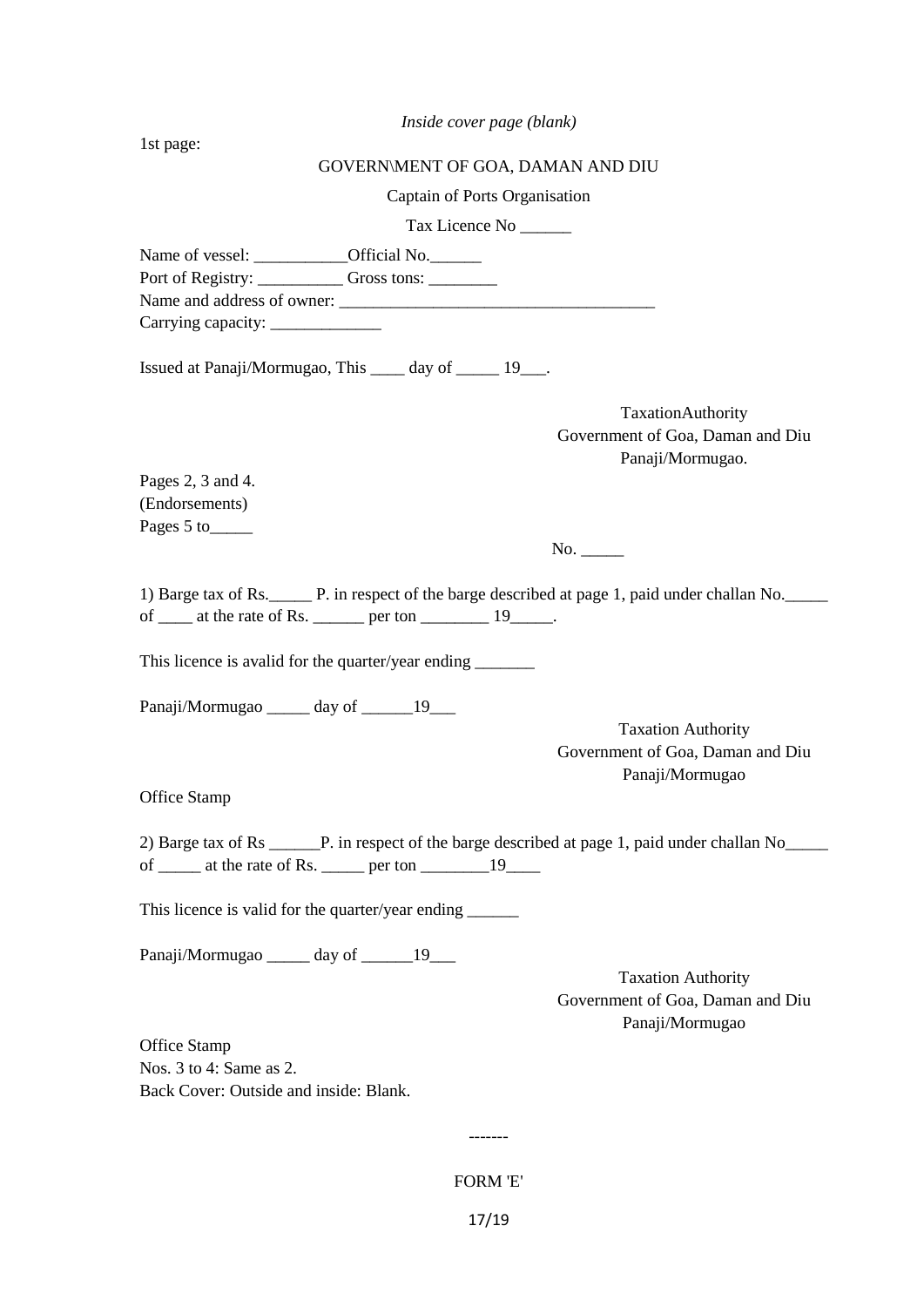### (See rule 9 of the Goa, Daman and Diu Barge Tax Rules, 1975) **Tax Token**



# FORM 'F' (See rule 14(1) of the Goa, Daman and Diu Barge Tax Rules, 1975) **Declaration of Non-use**

Form of intimation of non-use in respect of a Barge.

I/We residing at/having principal place of business at registered owner/person in possession or control of Barge in respect of which tax has been paid upto to the Taxation Authority \_\_\_\_\_\_\_\_\_ hereby that I/We shal1 not use or keep for use in Goa/Daman/Diu the said barge during the period from \_\_\_\_\_\_\_\_ to \_\_\_\_\_\_\_ and I further declare that I shall keep the barge during the aforesaid period at following place, namely strategies (here insert full address of the place where barge is kept) and that I shall not remove it from that place without the previous permission of the Taxation .Authority.

Signature of the Applicant.

## ---------  $^{[5]}$ [FORM 'G'] --------

## FORM "H"

(See Rule 16 of the Goa, Daman and Diu Barge Tax Rules, 1975)

## **Certificate of refund**

To The Treasury Officer,

Sir,

------------